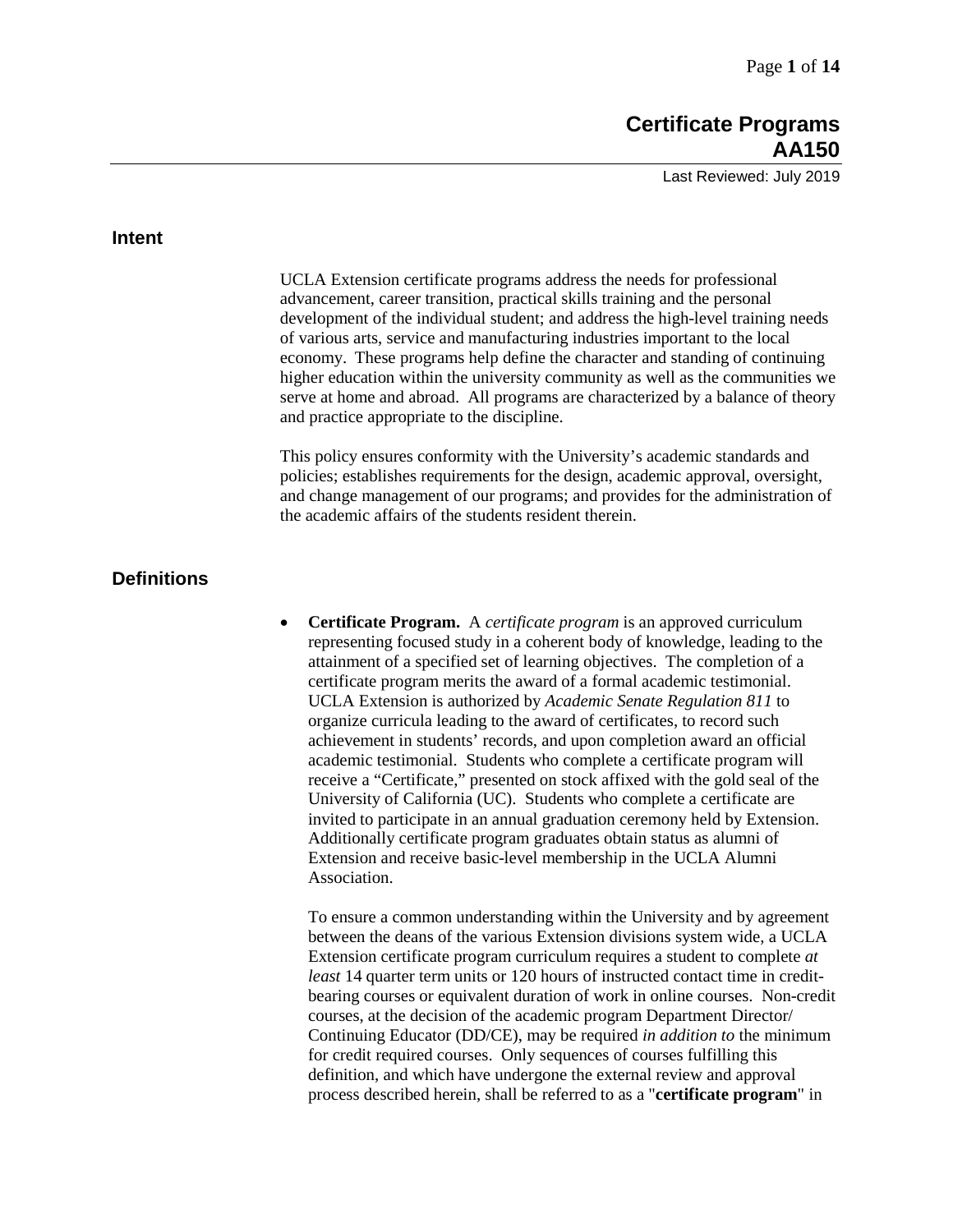marketing and promotional materials. This is to differentiate them from curricula having fewer than 120 hours or that otherwise have not been established through an approval process external to Extension.

• **Specialization**. A *specialization* is a curriculum that entails sets of knowledge and/or skills that may be more than what would be covered in a single course. Specialization programs offer students focused studies that cohere to stated learning objectives and expected outcomes. The curriculum provides for at least 60 hours of instructed contact time in credit and/or noncredit courses, or a minimum of two courses at any level except 700s.

The completion of a *specialization* will be posted on students' transcripts with text as described in the policy AA151 the Design, Production and Presentation of Academic Testimonials. Students who complete a Specialization will receive an "Award of Completion" which will not carry the seal of the University. Students who complete specializations are not typically eligible to participate in Extension's annual graduation ceremony; however, as appropriate, the Dean may approve an exception. Completing students of a specialization do not receive membership to the UCLA Alumni Association, however some specialization programs may be approved for Alumni Association membership by the Dean of UCLA Extension *and* the UCLA Alumni Association.

Specializations are vetted by academic program departments, approved by the Department Director, and then submitted for final approval by Extension's Associate Dean of Academic Affairs. Except as provided for programs that lead to teaching credentials, each specialization that appears to meet the minimum requirements of a certificate program may be reviewed annually by the Dean's Office for its potential conversion to *certificate program*.

• **Concentrations**. Certain *certificate programs* are approved by the professional school of original jurisdiction to offer *concentrations,* somewhat analogous to *minors* offered in undergraduate degree programs. Newly proposed concentrations are subject to the approval of the Dean's Office. Academic program departments are advised to obtain input and endorsement from the certificate program's Advisory Board.

Types of relationship a course may have to a program's curriculum:

- **Prerequisite**. Evidence of completion of a prerequisite must be made *prior to admission*. Units earned do not count toward the total units minimally required for completion of a program. Prerequisite courses are only presented in certificate programs that are *restricted* and require an *admission decision*.
- **Required.** Satisfactory completion of the course is absolutely required as a condition of completion and award.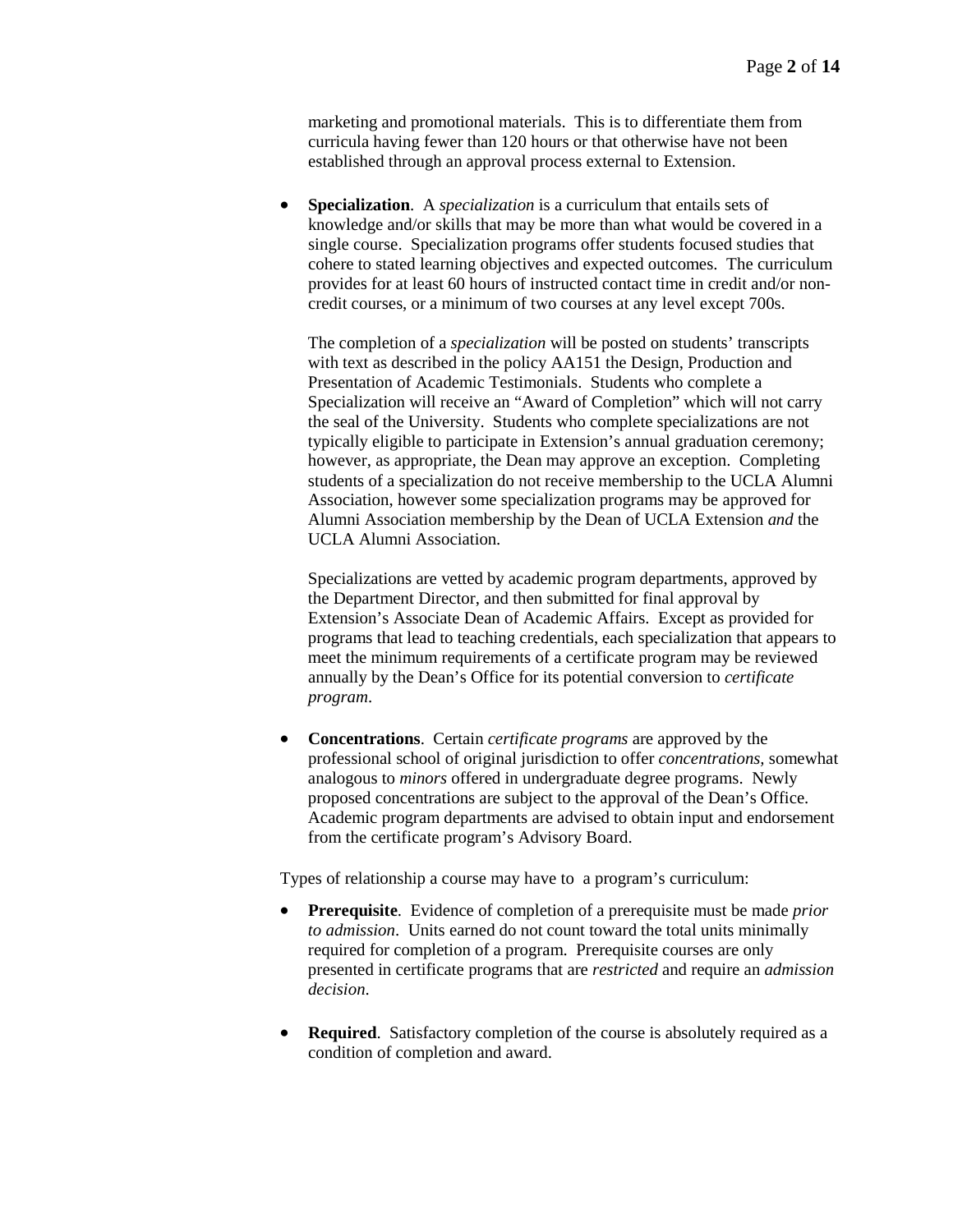- **Defined Elective**. CEs may define lists of courses, from which students must select one or more, either to satisfy a number of units or a number of courses from within the defined list.
- **Elective**. A course which may be used by the student to fulfill overall unit requirements, and which may be selected from an enumerated list, or based on a rule regarding a broad category of course offerings. Rule-based electives are defined either by academic discipline (e.g. *English*), or by the subsets of discipline known as "program areas" or "program streams." To encourage articulation by and between academic program departments, elective rules defined by discipline may not be restricted by non-academic considerations such as particular departmental or cost center portfolios. For example, the rule *plus four elective units in the field of management* would allow a student to advance in their program by taking a four-unit MGMT class irrespective of the department that offers it.

*All requirements stated in this policy apply to both Certificate and Specialization Programs unless specified otherwise.*

## **Certificate Program Creation**

*"Curricula offered by the University Extension that lead to professional credentials or certificates shall be approved by the Dean of Extension and by the department or school or college concerned in accordance with the general policies established by the Committee on Courses of Instruction of the Division of the Academic Senate on the campus where each of the courses will receive departmental approval."*

--UC Academic Senate Regulation 811

- DDs/CEs shall propose new certificate programs employing the *Procedure for Proposing new Certificate Programs*, the provisions of which are incorporated into this policy.
- When creating proposals for new certificate programs, DDs/CEs will make a concerted effort to consult with UC faculty from an appropriate campus academic entity. In cases where a particular discipline is found within the competencies of the UCLA faculty, UCLA faculty involvement will be solicited. Other UC faculty may be involved if UCLA does not have faculty expertise in the subject matter of the program.
- An Advisory Board should be formed to support each certificate program with academic and professional subject matter expertise and consultation to the DD/CE. The DD/CE should seek the Advisory Board's advice and input in the development of a certificate program and in the review of subsequent changes in the curriculum.
- The composition of the Advisory Board is determined by the DD/CE. Advisory Board membership should include practitioners in the field and others with competencies, experience or perspectives useful in developing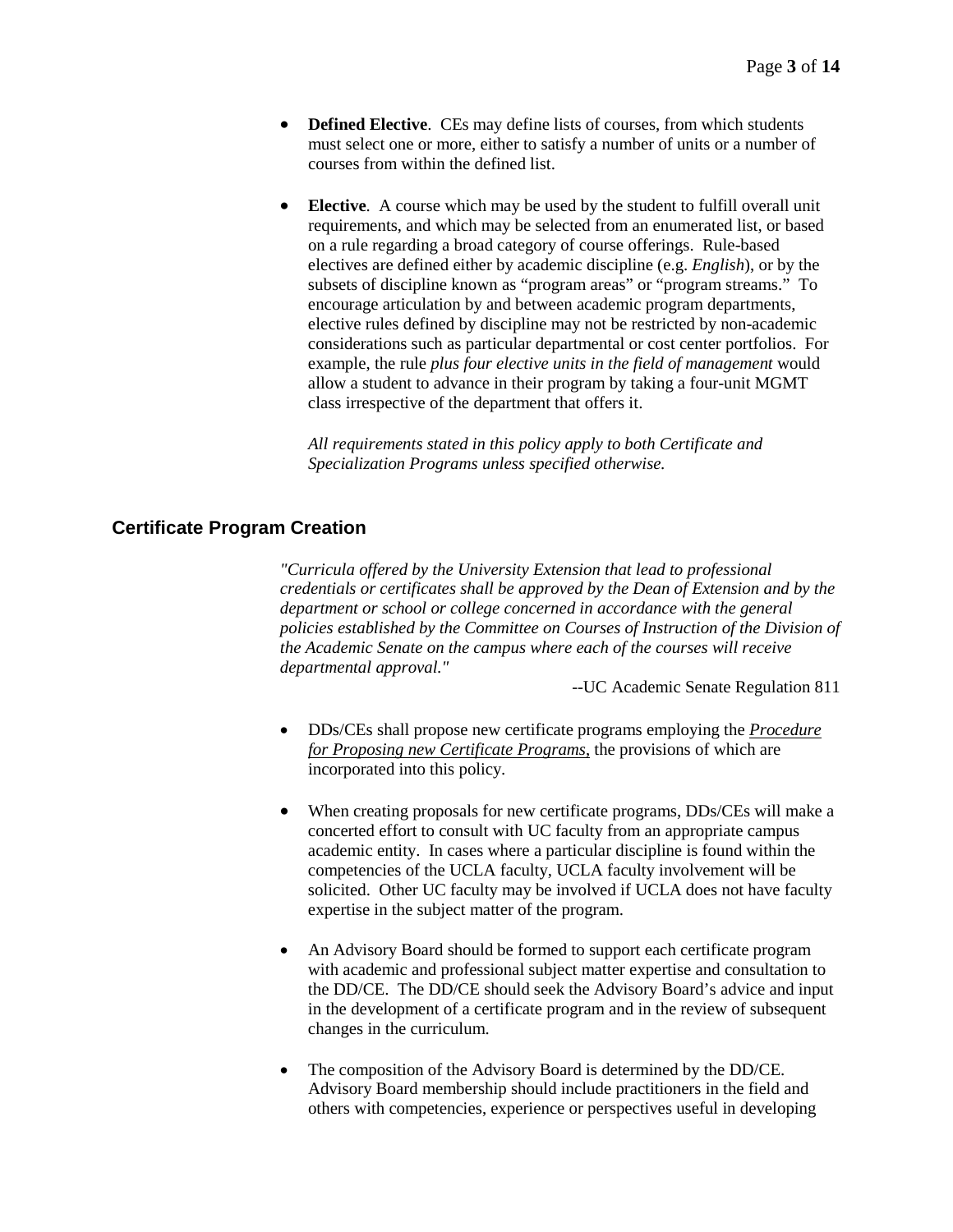and reviewing the program. DDs/CEs will be expected to make a concerted effort to invite at least one member of the UCLA faculty or staff to participate.

- Advisory Boards may be organized to oversee more than one certificate program provided the programs are related by discipline.
- To restore a certificate program curriculum that was active in the past but now closed, DDs/CEs will submit proposals to reopen as if the program were new.
- Curricula organized for the completion of requirements for teaching credentials shall be proposed as if they are *certificate programs*, even though they will be structured and managed as *specializations*. Before submittal to the California Commission on Teacher Credentialing (CTC), all proposals will involve approval by the Committee on Degrees and Academic Standing (CDAS), in consultation with the UCAP committee, within the UCLA Graduate School of Education and Information Studies (GSE & IS), before submission to CTC. All communications with CTC regarding credential programs are required to go through UCLA's GSE & IS.

# **Governance, Change Management and Reviews**

- DDs/CEs are responsible for the proper governance and management of the certificate programs in their portfolio.
- Once a certificate program is established, the DD/CE will request feedback and input from the Advisory Board in reviewing the health and viability of the certificate program. The frequency and formality of meetings with an Advisory Board is at the discretion of the DD/CE; however documented communication with the Advisory Board should occur at least annually. This effort to solicit and obtain advising, consultation, and feedback should be documented and recorded for inclusion in the 5-year review process.
- The following changes to a certificate program must be approved internally by the Associate Dean of Academic Affairs. DDs/CEs should seek advice from the Advisory Board on proposed changes to the certificate program. The DD/CE will send an Advisory Notice to the UCLA academic unit, department or school, who originally approved the certificate program, to seek comment or feedback before any internally-approved changes are implemented. Applicable changes may include:
	- o altering the listing of required courses;
	- o offering new *concentrations*;
	- o changing admission rules and standards; or
	- o changing program duration and minimum unit valuations for completion.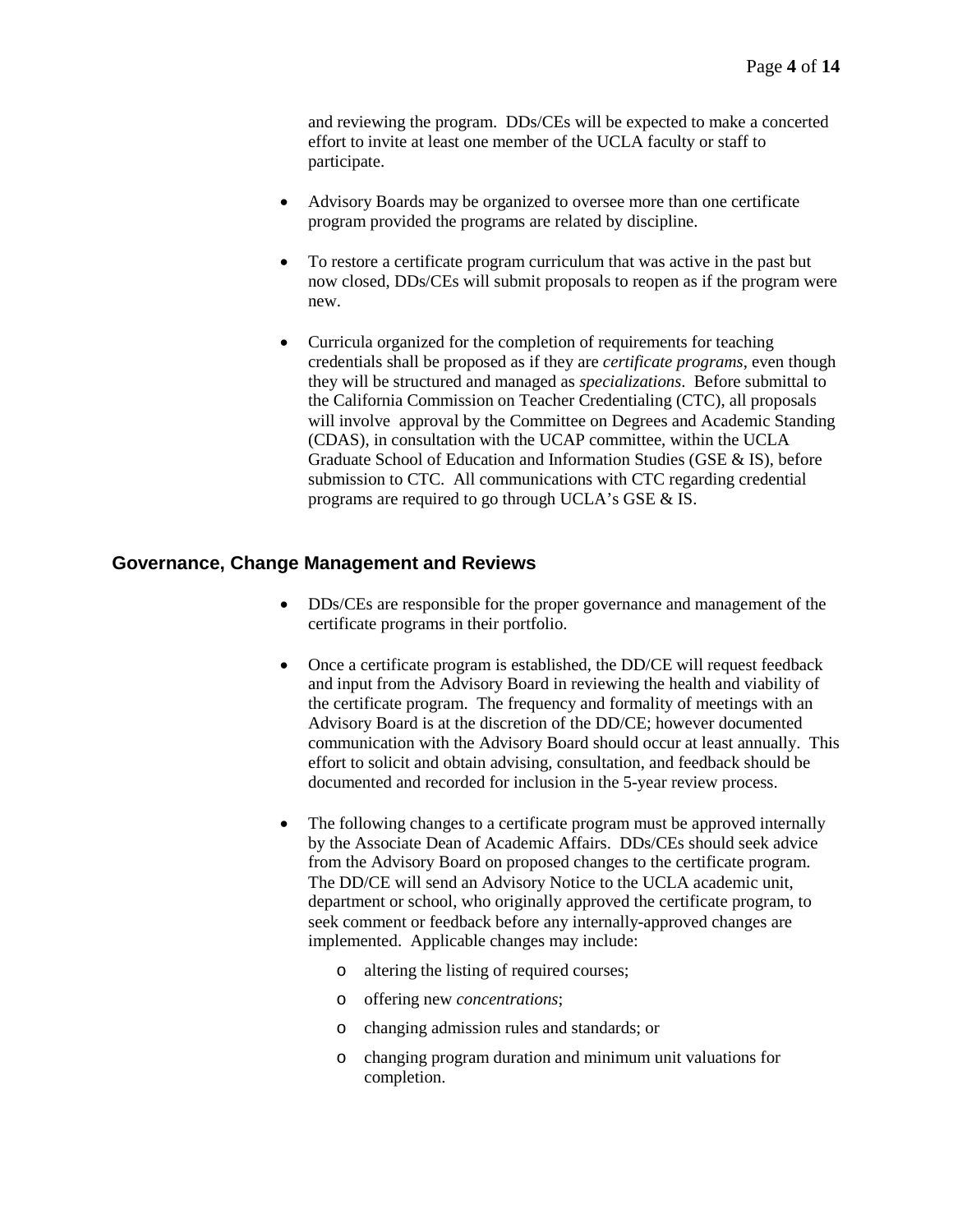No special notification is required for additions and deletions from lists of electives or lists of defined electives.

Proposing these specific changes does not necessitate the creation of a new certificate profile in the student information/enterprise management system. DDs/CEs shall do an initial analysis if proposed changes require the creation of a new certificate program and seek advising, as needed, from the Advisory Board, the Program Services unit of the Dean's Office and the Associate Dean of Academic Affairs.

- Requests for the change of certificate program titles are subject to the approval of the Associate Dean of Academic Affairs who may request further review and/or approval.
- Each program will be periodically reviewed for its continuing relevance and vitality. DDs/CEs will employ the *Procedure for 5-Year Reviews* through which formal recommendations are made to the Dean about the relevancy, currency and disposition of each program.
- The Dean's Office will maintain a master calendar and schedule the review process. As stipulated in the *Procedure for 5-Year Reviews*, DDs/CEs will produce a written report, with an executive summary and recommendations, by 90 days after the date of notice-to-commence the review is sent to the DD/CE by the Dean's Office.
- For those certificate programs and specializations accredited by professional organizations or state commissions or boards, the periodic reviews required to maintain such accreditation or board approval may substitute for the internal review and follow the scheduling required by the relevant state, federal or professional entity. However, supplemental evaluation of fiscal viability and organizational/administrative components will be required, if not part of the external review process, at the same five year intervals for internal review.

# **Scholarship Standards and Curriculum Rules**

Program Directors/CEs will establish scholarship standards and curriculum rules for each certificate program. They will serve as the foundation for student counseling and be recorded by the Registrar in systems to enable audits of student status and progress.

#### **Scholarship Standard**

Historically, the scholarship standard in Extension certificate programs was expressed as a requirement that each class in a curriculum be earned with a minimum grade, usually the grade of C. This meant that the student "passed" with a D, but was required to repeat the class even so.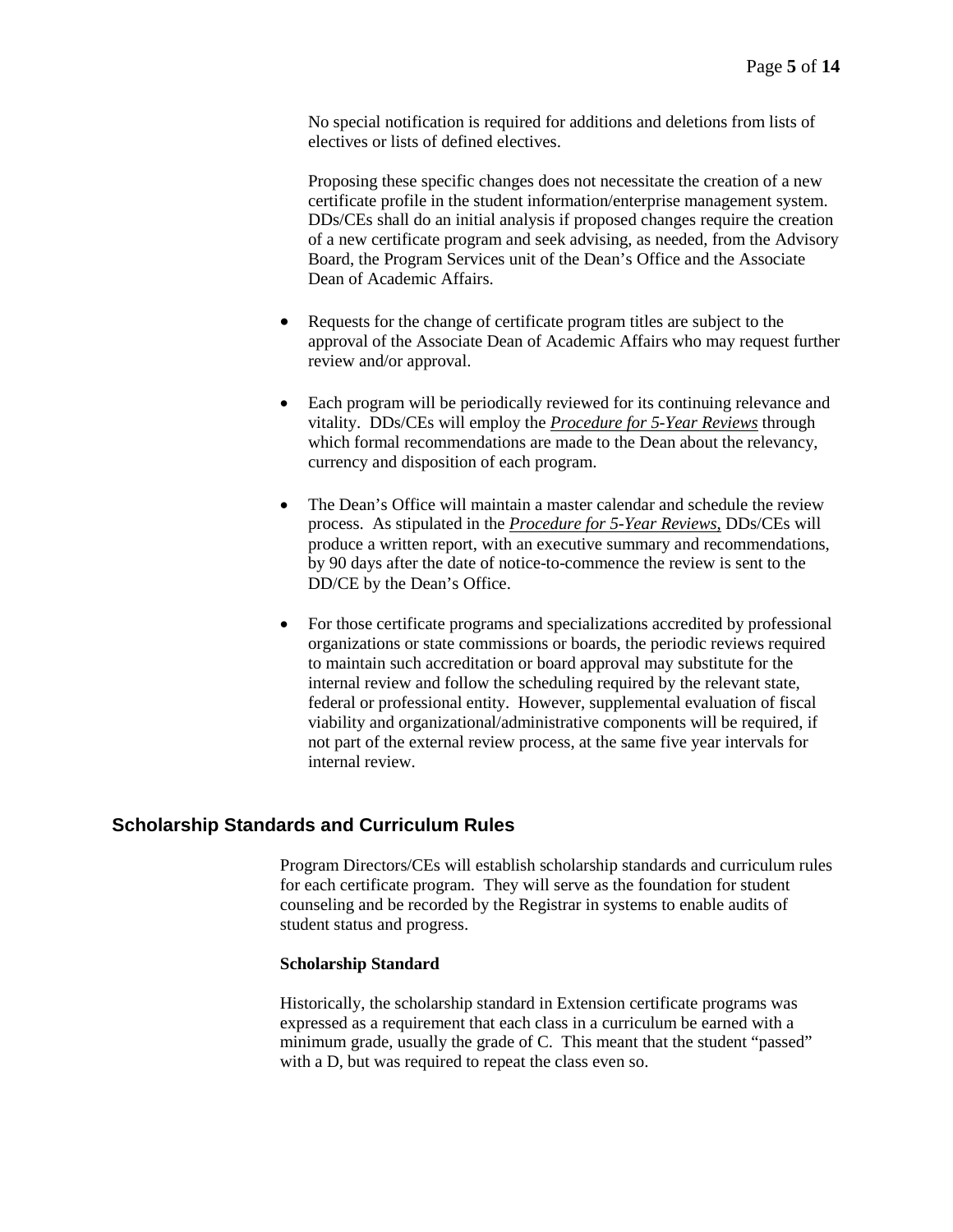Effective Summer 2016, the scholarship standard for UCLA Extension's certificate program changed to a required minimum *Grade-Point Average* (GPA) as defined by the CE. As a condition of award, each student is expected to complete and pass the curricular requirements of the program, and to do so having met or exceeded the minimum GPA earned in those courses related to the program's curriculum. This permits a deficient but passing grade in one class to be offset by an excellent grade in another. The grade of F is not a passing grade nor does it result in the award of academic units or grade points. Consistent with Los Angeles Division Senate regulations, grade points per unit will be assigned by the Registrar as follows: A-4, B-3, C-2, F-zero. (For curricular offerings in courses numbered in the 1-199 series, the undergraduate grading scale applies and grade points per unit for the grade of D will be assigned 1 grade point.) When a grade is qualified by  $+/-$ , "plus" grades carry three-tenths grade-point more per unit, with the exception of the  $A<sub>+</sub>$ , and "minus" grades carry threetenths grade-point less per unit than un-suffixed grades. Courses in which a *DR* or *I* have been posted will be disregarded in determining a student's grade-point average. To make progress toward completion and award, candidates in certificate programs must elect the credit status of letter grade for all courses, unless a course is only available for P/NP (undergraduate level) or S/U (graduate level) as is the case with some 400 and 800 level courses such as internships.

### **Admission Standards and the** *Graduate Level* **Designation**

By design and default, candidacy in certificate programs typically requires no evidence of award of a baccalaureate degree. Certificate programs, in contrast to degree programs, are most often characterized by open enrollment and selfdirected matriculation, although admission requirements and certain conditions of matriculation are also acceptable. Accordingly, under federal regulations relating both to Title IV financial aid programs and the ISO's admission of students from abroad, UCLA Extension certificates are administered as *undergraduate* programs. The measure of full-time study employed for census reporting and student compliance is a minimum of 12 units per quarter taken within curriculum, with half-time study reported as 6 units per quarter.

CEs may seek configuration of their certificate programs as *graduate level* programs provided they require all applicants, as a condition of candidacy, to show evidence of a BA/BS degree from an accredited U.S. college or university or its foreign equivalent *– this without exception*. Under federal regulations relating both to Title IV financial aid programs and the ISO's admission of students from abroad, the measure of graduate level full-time study employed for census reporting and student compliance is 8 units per quarter taken within curriculum, with half-time study defined as 4 units per quarter.

#### **Curriculum Rules and Course Shelf-Life**

Each credit-bearing course declared to be a part of a certificate curriculum will have one of four relationships to the program, as defined above: *prerequisite*, *required*, *defined elective*, *elective*.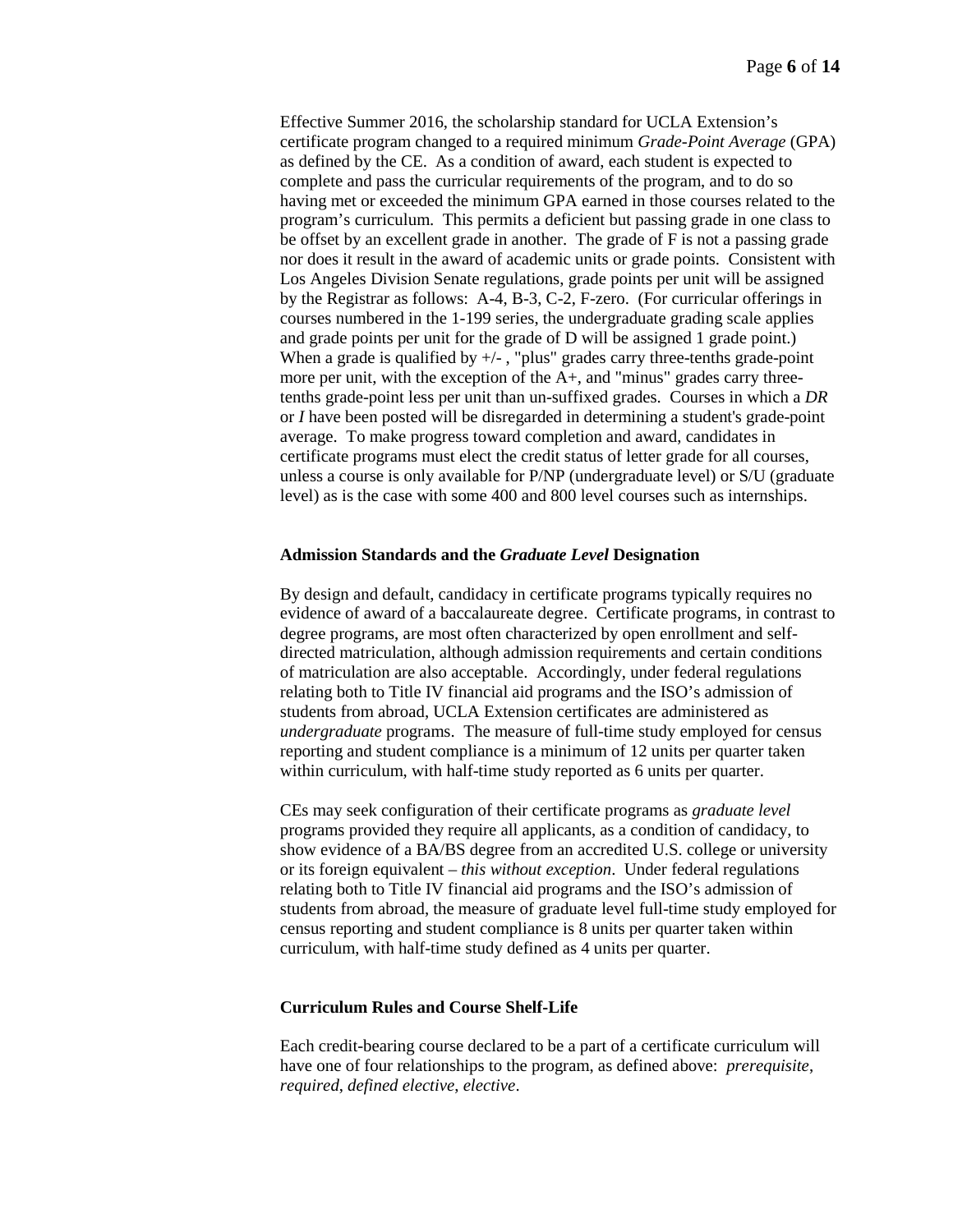800-level courses do not bear academic credit, and therefore may not be used to fulfill the minimum 120 credit-bearing hours needed to establish a certificate program. However, 800-level courses may be used, and in some cases required, in certificate curricula to express a meaningful non-credit experience such as an ethics symposium or an internship.

DDs/CEs may restrict the effective curricular relevance of any particular course by defining its effective *shelf-life*, thus establishing a timeframe within which a successfully completed course may be counted toward completion of a certificate or specialization program. The standard institutional default timeframe for course shelf-life is five years, however DDs/CEs may vary this timeframe for their respective subject areas.

Hence, for example, a student who successfully completes a course in 2012 that has a shelf-life of five years, who enrolls in a certificate program in 2018 that requires completion of that same course, will be required to re-take the course for credit. DDs/CEs or designated staff may, on a case by case basis, review and provide an exception to shelf-life of a particular course if it does not pose a compromise to a student's knowledge attainment or the academic excellence of the program. Such exceptions may be determined by the DD/CE and a written communication shall be provided to the Certificate and Audit Coordinator in the Student and Alumni Services Department.

#### **Course Waivers: Advanced Standing and Substitution of Courses**

At the request of a student or when an academic program department makes changes to the schedule of classes, a portion of the required curriculum may be waived by two methods: advanced standing and course substitution.

Advanced standing is the means by which UCLA Extension may grant credit to a student for courses and credit they earned from other accredited educational institutions, or in special circumstances, relevant professional work experience, to be counted toward curriculum requirements in an Extension specialization or certificate program. A decision to grant advanced standing waives a course/credit, thereby lowering the number of Extension courses/units required.

A decision to allow course substitution also waives a required course by allowing a student to replace it with another approved Extension course. In special circumstances, a required course may be waived on the basis of relevant professional work experience. Course substitutions do not lower the number of Extension courses/units required.

CEs or delegated staff may approve advanced standing or course substitution and unit requirements for an individual student on a case-by-case basis taking into account the student's academic record and/or relevant professional work experience. CEs/designated staff will consider the availability of appropriate course offerings when approving course substitutions. All substitutions are to have academic merit and applicability to the body of knowledge presented within the program.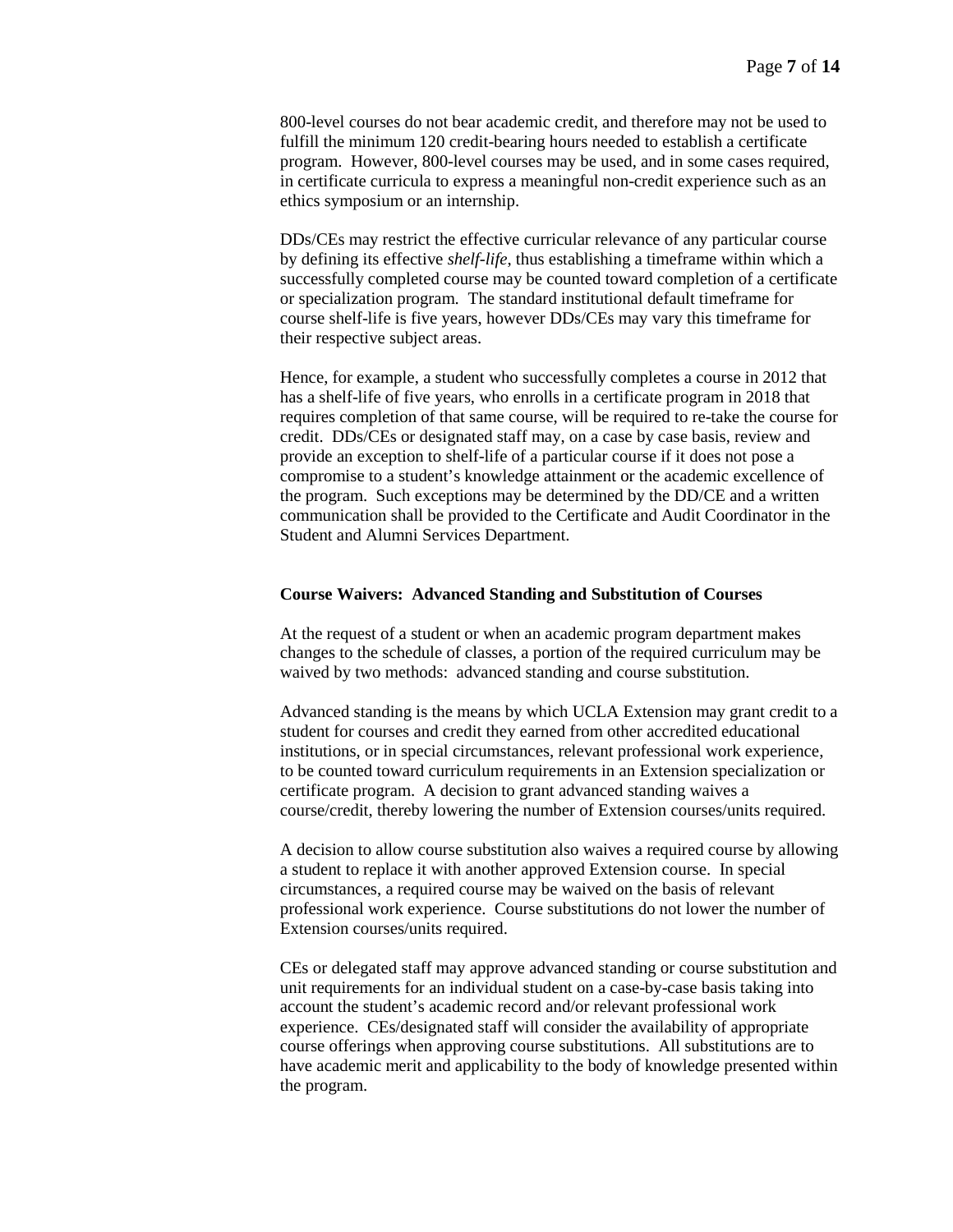Students may request to apply such coursework, through advanced standing or substitution, for up to 25% of the total required units of an Extension or certificate or specialization program. Exceptions to the 25% threshold may be granted to an individual student or an overall program if reviewed by the CE and approved by the Associate Dean of Academic Affairs.

If such exceptions arise out of Extension's legacy programs or partnership agreements, a mutual understanding on advanced standing units should be stated in relevant partnerships documents such as the Memorandum of Understanding (MOU) or Letter of Agreement (LOA). Requests for advanced standing and/or course substitutions must be made by the student within the first quarter of candidacy in a program.

Decisions regarding course waivers, either by advanced standing or course substitution, and admissions, must be recorded in students' records with supporting documentary evidence, including transcripts from other institutions. Transcripts will be redacted of personally identifiable information, then imaged and stored in students' records.

### **Internal Articulation and Timeline for Awards**

Courses can be employed within the curriculum of more than one certificate program. Students registered as candidates in multiple certificate programs where the same course satisfies a requirement or an elective rule shall be deemed to have satisfied the requirement in all, provided shelf-life requirements are met in each. To address situations where significant curricular overlap may result inadvertently in multiple awards without requiring significant additional coursework, CEs will express a rule that either prohibits the double-use of credit by restricting admission, or that requires *at least half* of the minimally required courses or units of the second or subsequent certificate program(s) be earned uniquely and without overlap from the first or prior certificate program(s).

Either of the following examples are valid presentations for this requirement:

- *Admission to this program is not permitted by students who have established candidacy in or completed the curriculum for the \_\_\_\_\_\_\_\_\_\_\_\_ certificate program;* or,
- *To earn this certificate, students making progress toward or who have previously satisfied the requirements of another UCLA Extension certificate must complete at least half the [units/courses] beyond that which satisfied the other program.*

The timeline for certificates and specializations may include a retroactive award if all program requirements have been successfully met. Thus, students could complete courses required for a certificate or specialization program having not declared candidacy prior but do so later and earn an award. PDs/CEs shall consider if any curriculum or programmatic changes apply and shall review and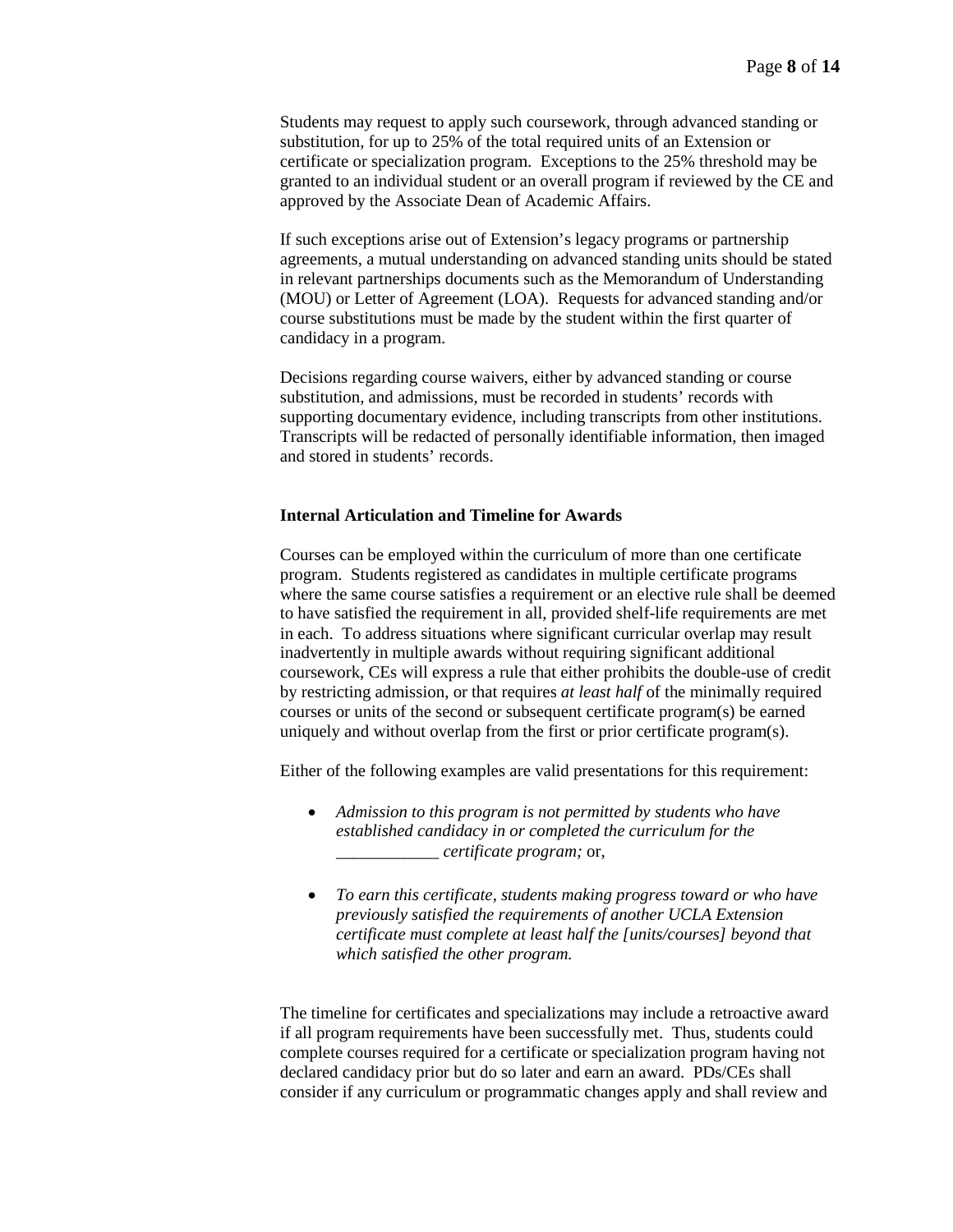approve awards in accord with the rules and standards of course shelf-life, uniquely earned units, and advance standing. PDs/CEs may seek consultation as needed with their DD and the Associate Dean of Academic Affairs, and designate program staff to coordinate the processing of awards with the Certificate and Audit Coordinator in the Student and Alumni Services Department.

#### **Program Completion and Expiration of Candidacy**

Curriculum rules define minimum requirements for award, not absolute conditions. Once minimum requirements are fulfilled, the student will be advised of eligibility for award, but students may elect to remain a candidate and pursue other elective courses in the certificate program.

Typical progress in Extension's programs is half-time study, usually in three out of four quarters per academic year. Students may take longer or shorter durations based on their schedule, availability of required courses, and other extenuating factors. While students may progress at varying durations, the maintenance of a student's status as indefinitely active poses administrative overhead and impacts institutional data.

Thus, Extension establishes a candidacy period of 5 years, from the date candidacy was established, in which a student is considered *active* and in progress. If a student has not completed the program in this period, their active status will be expired. A student with an *expired* status may establish a new 5 year candidacy period by paying the relevant application/candidacy fee, however they will be subject to current program requirements and course shelf-life rules. Exceptions must be approved by the DD/CE.

#### **Special Audiences**

• **International Student Eligibility.** To maintain F-1 visa status, each quarter international students must be enrolled full time in required or elective courses formally identified in the certificate program curriculum. Program units may not promote certificate programs to prospective international audiences unless the program offers a full-time experience and meets all other F-1 student status requirements. (International students may enroll in only one online formatted course per quarter, to comply with federal regulations the balance of the courses must be taken on-the-ground. The *International Student Office* will treat 800-level courses that are constituent to curricula as if they were credit-bearing. They will therefore count toward students' full-time status.) To ensure a stable environment for our students, newly proposed certificate programs will generally not be approved for international students the first year unless the proposed curriculum is dominated by proven courses that consistently carry, i.e. are not typically cancelled due to low enrollment.

**English Language Proficiency.** Unless otherwise noted in program policies and descriptions, the language of instruction at UCLA is English. For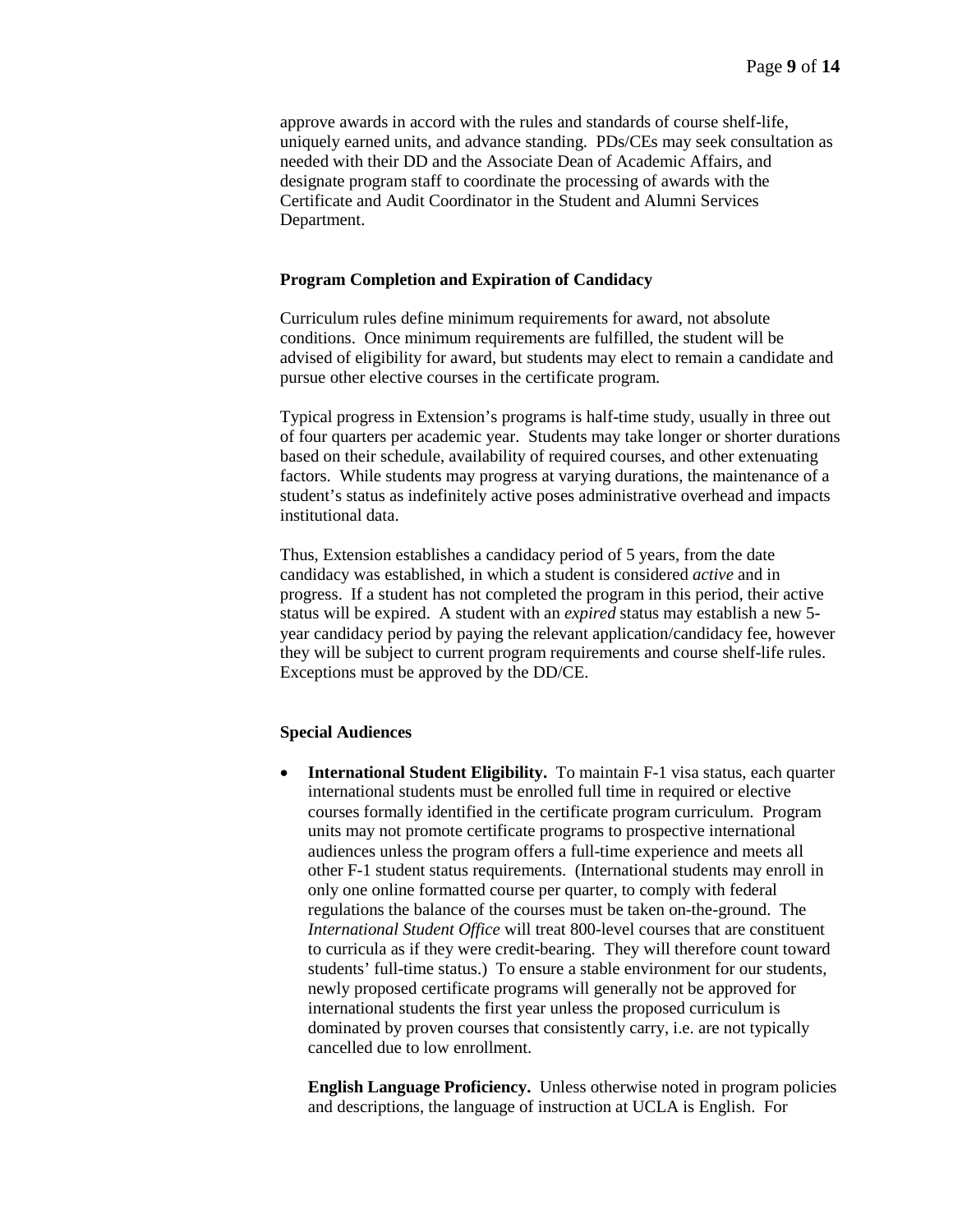programs authorized to sponsor international students on F-1 student visas, the level of English proficiency for non-native speakers of English must be declared by the Program Director/CE using scores of both the Educational Testing Services' Test of English as a Foreign Language (TOEFL), the International English Language Test System Academic (IELTS Academic), or the International Test of English Proficiency Academic-Plus (iTEP Academic-Plus). Although many English language proficiency tests exist in the marketplace, Extension primarily uses these three testing mechanisms. If a prospective international student is unable to provide English language proficiency scores from one of these three tests, the Program Director/CE may consider another comparable and equivalent test with the approval of the Dean or the Associate Dean of Academic Affairs. Program Directors/CEs shall be expected to assess the quality, academic standards and comparability to either the TOEFL, IELTS Academic, or iTEP Academic-Plus in seeking the approval to accept test scores from an alternate testing mechanism.

Prior to enabling entry to the United States or acceptance to Extension's academic programs by transfer, the International Student Office (ISO) will require evidence of proficiency and achievement using either of these threshold test scores presented by prospective students, but will exempt students from taking an English proficiency exam if:

- o the student is a citizen of Australia, Ireland, New Zealand, South Africa, English-speaking Canada, or the United Kingdom.
- o the student declares English is their second language and produces a transcript showing at least four years of instruction from a high school, university or college in an English-speaking country as listed in the bullet point above, or at another accredited school, university or college in the U.S.
- o the student declares English is their second language and produces a transcript showing a graduate degree from a university or college in an English-speaking country as listed in the bullet point above, or at another accredited school, university or college in the U.S.
- the student is transferring from Extension's American Language Center's Academic Intensive English Language Program (AIEP) with a minimum grade of "A-" from level 107 (or higher), in the two core subjects, to an Extension certificate program with a minimum required TOEFL score of 83 – 90 or IELTS Academic-Plus score 4.5 – 4.9. These students are *still required* to take ESL 433C.

CEs will define the appropriate threshold level for TOEFL, IELTS Academic, and iTEP Academic-Plus test scores having taken the following factors into consideration:

o The institution-wide *minimum* score for which the ISO will issue an I-20 to a non-native English speaker is 83 on TOEFL, 6.5 on IELTS Academic, or 4.5 on iTEP Academic-Plus. This reflects the UCLA standard employed by Undergraduate Admissions. No exceptions will be made for students whose score is lower.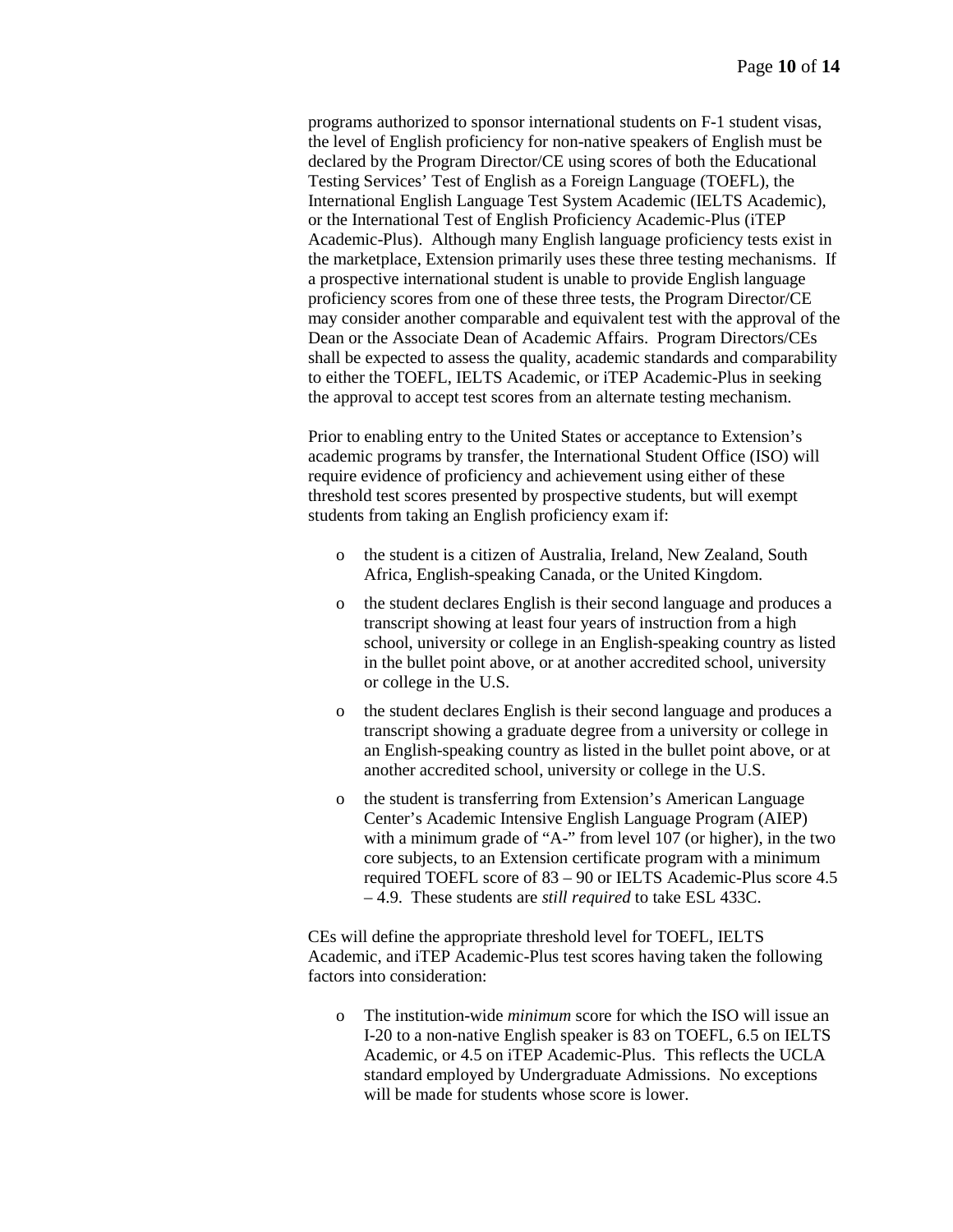- o UCLA's threshold for graduate admissions is 87 on TOEFL.
- o Students who test 100 or higher on TOEFL, or 7.0 or higher on IELTS Academic, or 5.1 or higher on iTEP Academic-Plus will have met Extension's English language proficiency requirement.
- o Feedback from instructors and students regarding the degree to which mastery of English is fundamental to the course of study.

Students who test at or above the minimum required for the program will be sent an I-20 enabling them to obtain an F-1 visa for travel to the United States. Students whose test scores are below 100 on the TOEFL iBT, or below 7.0 on IELTS Academic, or below 5.1 on iTEP Academic-Plus will be required to take one or two ESL courses based on the following:

- o Students scoring 83 90 on TOEFL, or 6.5 on IELTS Academic with a score of 6 or below in writing, or  $4.5 - 4.9$  on the iTEP Academic-Plus will be required to take both ESL X433B *and* ESL X433C. Undergraduate level certificate programs may, with the approval of the PD/CE, substitute English Composition XL1B and XL2I for ESL X433B and C.
- o Students scoring 91 99 TOEFL, or 6.5 on IELTS Academic, with a score of 6.5 or above in writing, or 5.0 on iTEP Academic-Plus will be required to take ESL X433 C. Undergraduate level certificate programs may, with the approval of the PD/CE, substitute English Composition XL2I for ESL X433C.

If required, students must complete the prescribed English language classes as a condition of earning their certificates. Therefore, students who are required to take ESL X433B and/or ESL X433C are advised to do so within the first two quarters of commencing the certificate program, not doing so may result in a hold on enrollment. The Registrar and the Director of Student and Alumni Services will enforce this provision by withholding the posting of the award and the production of the certificate until the required class or classes have been passed. The Associate Dean of Academic Affairs and the DD/CE have delegated authority to grant an exception to this academic requirement.

Students admitted to the United States on F-1 visas for one program are welcome to extend their stay by establishing candidacy in another program, either concurrently or in subsequent order, provided they have met the English proficiency requirements for the additional program. The ISO will provide students with notice of this requirement and enforce this provision.

• **Federal Financial Aid Student Eligibility.** To maintain status for federal grants and loans, each quarter federal financial aid students must be enrolled in required or elective courses formally identified in the certificate program curriculum, and in a full-time course of study. Program units may not promote their certificate programs as qualifying for federal monies unless the program carries a minimum of 36 units, offers the requisite number of approved units in each quarter and has been formally approved by Extension's and UCLA's Financial Aid Offices. Federal requirements for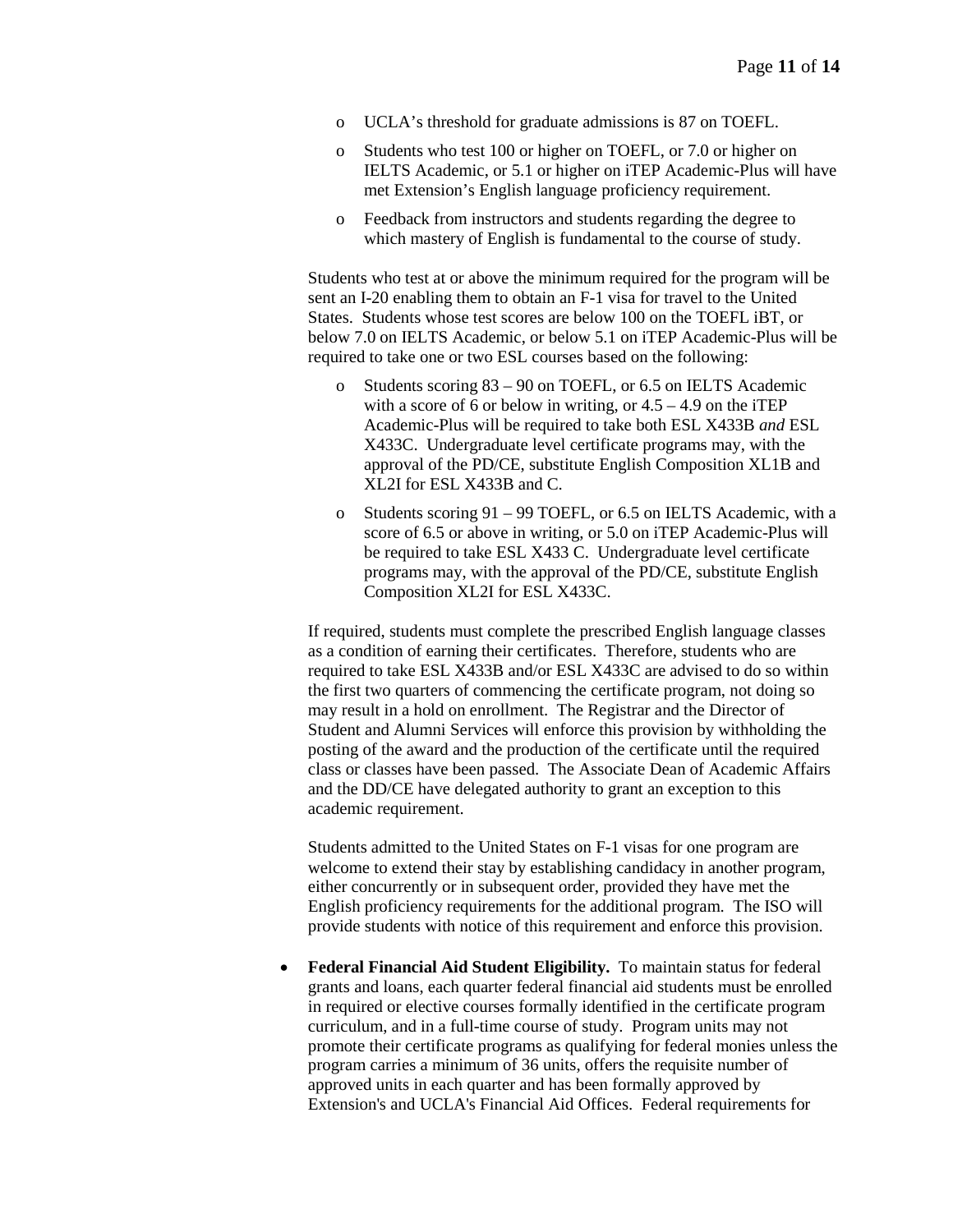financial aid students regarding academic policy supersede any and all Extension certificate guidelines.

**Scholarship Student Eligibility.** To maintain status for scholarships awarded for certificate study, each quarter scholarship students must be enrolled in required or elective courses formally identified in the certificate program curriculum. Program units may not promote a certificate program as qualifying for a given scholarship unless the program has been formally identified by Extension as meeting the fund's criteria.

# **Student Services and Administrative Support**

- **Enrollment Reports and Transcripts.** Rosters will identify former students, awardees, and current candidates in each certificate program. An audit report will be available to students and their counselors that displays progress toward completion and calculates GPA of coursework earned within the program.
- **Admissions, Registration and Candidacy.** Certificate programs, like courses, can be established with a *restricted* enrollment status requiring a *permission to enroll*. Restricting enrollment in effect establishes an admissions process. Criteria for admissions must be published and are subject to review at the time programs are proposed and at five year reviews. Admissions to certificate programs will be managed by PDs/CEs. Records of applicants, both those accepted and denied, will be retained for a minimum of five years, then destroyed by the department, to ensure the preservation of evidence should there be challenges of inappropriate or illegal forms of discrimination in admissions.

Registration and the establishment of candidacy in certificate programs is accomplished by acceptance, following payment of an application fee. Typical progress will be calculated by PDs/CEs to represent a half-time commitment of study based on enrollment in general three out of four quarters per academic year. In some cases, PDs/CEs may waive certificate program fees if and as stipulated in an Extension partnership agreement. PDs/CEs are responsible for determining the fiscal impact to their programs should certificate fees be waived.

Students are held accountable for the curriculum rules and scholarship standards in effect at the time candidacy is established. To ensure an ability to keep an accurate count of student candidates, the Registrar, or institutional designee, will report out and then cause to lapse students who are no longer making progress toward award. Per the provision stated above on expiration of candidacy, a student whose status is *expired* may establish a new candidacy period.

**Student Advising and Support.** Students will have access to appropriate advising regarding the program and all details of curriculum, scheduling, and completion requirements, as well as changes in program requirements, within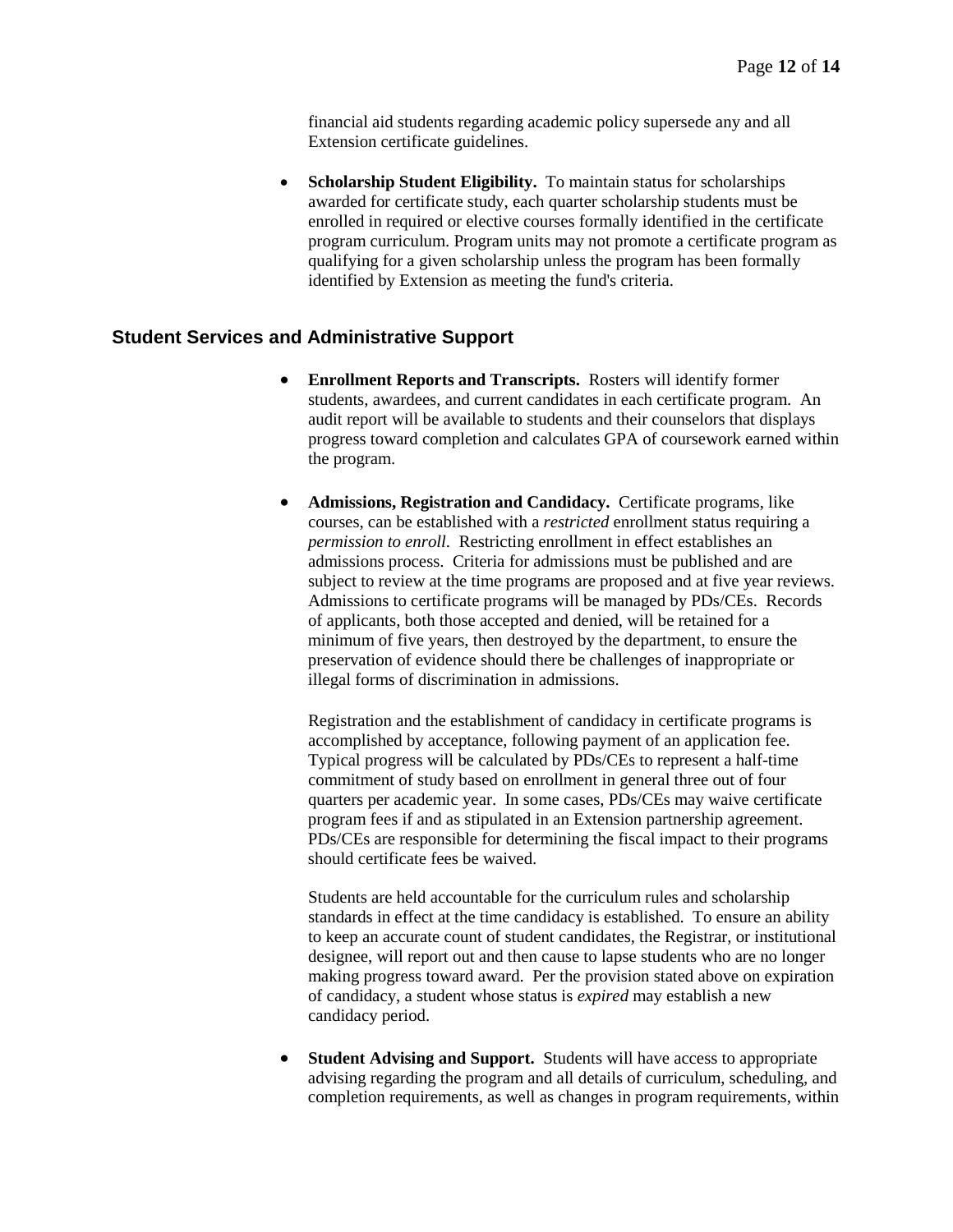a timeframe reasonable to student goals and aligned with timeframes published in promotional and curriculum materials. Students will have support services, including information regarding financial aid and I-20 issuance as relevant for international students. All students should be informed about all relevant policies concerning their status as students, including but not limited to grading and grade grievance policies, and student conduct and discipline policies. These relevant policies shall be publicly listed on Extension's website. In addition to academic program department staff advisors, student affairs officers and student services staff, Extension shall provide a secure web-based information service that will allow students in certificate and specialization programs to view their progress and to plan their enrollments in upcoming quarters.

- **Issuance of Certificates and Awards of Completion.** Students are welcome to request an audit of their progress and verification of their completion at any time. Program department personnel will verify completion and request the posting of the award and its production by the Registrar's office. The Registrar's office will conduct a final audit of the student's completion. The act of award is a matter of record, and therefore will appear on students' transcripts with a posting date corresponding to the final meeting date of the last class taken in the curriculum.
- **Academic Honors.** Students who complete their curriculum with an earned GPA of 3.5 or higher shall be entitled to have both certificate and academic record annotated as *Earned with Distinction*. The registrar will calculate and post such notations.
- **Records Privileges**. The Registrar's office will issue replacement certificates for a fee. Graduates of UCLA Extension certificate programs are granted a lifetime privilege of free transcripts.

## **Program Suspension and Closure**

The authority to close a program rests with the Dean. The decision will be based on a review and recommendation by the CE, with the endorsement of the Department Director and Associate Dean of Academic Affairs. A decision to close or suspend a program may arise from a five- year review or other review process. The decision to close a program drives an immediate stop of the enrollment of new candidates and an intention to end the program. Conversely, the decision to suspend a program is with the intention to continue the program but temporarily pause it for evaluation and potential changes.

In program suspension, new enrollments/candidacies are discontinued while significant changes of curriculum are being evaluated and prepared for proposal. At the request of the DD/CE, a program may be put in a status of suspension for up to one year, after which the program could be closed. Although DDs and PDs/CEs are encouraged to complete an evaluation within a year of suspension, if more time is needed, DDs shall notify the Associate Dean of Academic Affairs of a continued evaluation period.